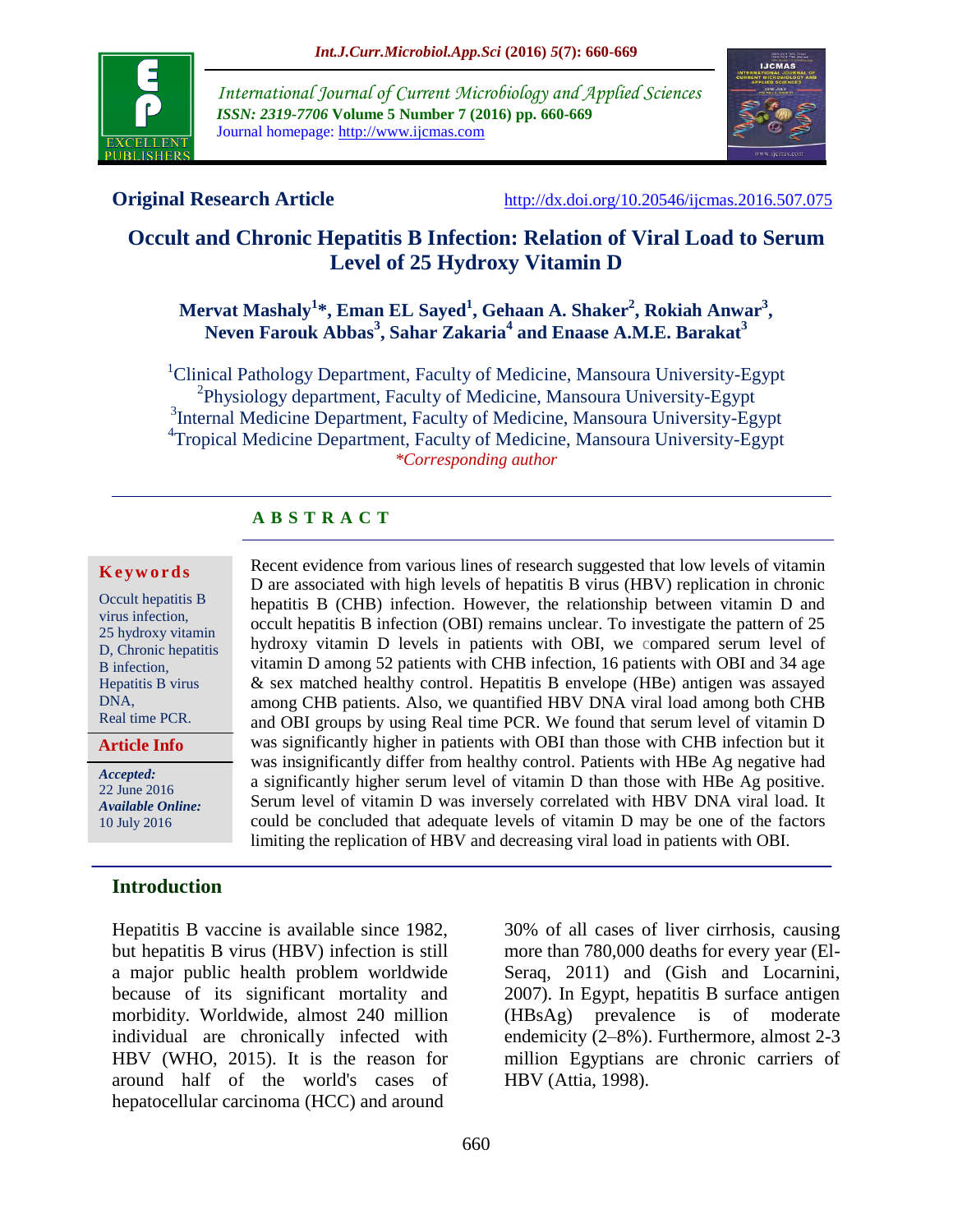A wide range of clinical features, extending from an inactive carrier state to, cirrhosis, hepatocellular carcinoma or fulminate hepatitis, can induced by HBV infection (Torbenson and Thomas, 2002).

Occult HBV infection (OBI) is defined as the existence of HBV DNA in the serum, cells of the lymphatic (immune) system, and/or hepatic tissue in the absence of serum HBsAg (Bréchot *et al.,* 2001). The pathogenesis of OBI could be explained by many possible mechanisms and the condition is most likely multifactorial. Factors related to both host and virus appear to have parts in suppression of viral replication and holding the infection under control (Said, 2011) and (Torbenson and Thomas, 2002). In addition, the extremely low or undetectable levels of serum HBV DNA in OBI could be due to strong suppression of viral replication and gene expression by antiviral cytotoxic T cells (Bes *et al.,* 2012).

Vitamin D is a fat soluble vitamin which is essential for different physiological and biological functions in the human body. The biologically active form of vitamin D, Calcitriol (1, 25 hydroxy vitamin D), acts like a hormone and functions mainly to maintain calcium and phosphorus homeostasis in the body (National Institute of Health, 2014), (National Cancer Institute, 2014).

The ability of this biologically active form of vitamin D to modulates the adaptative immune system by direct impacts on proliferation of T and B cells and maturation of dendritic cells (DCs) has created research interest (Deluca and Cantorna, 2001).

Studies exploring the link between HBV infection and vitamin D level are limited. However, A study on spontaneous seroclearance of HBsAg found that there is a positive correlation between HBsAg seroclearance and vitamin D levels (Mahamid *et al.,* 2013). Another study demonstrated a significant association between higher levels of HBV replication and low levels of serum vitamin D in CHB patients (Farnik *et al.,* 2013). Given this information, we hypothesized that vitamin D level could be one of the factors responsible for the very low serum levels of HBV DNA in OBI. So, the aim of our study was to investigate the pattern of vitamin D levels in patients with occult HBV infection compared with chronic HBV infection and healthy individuals.

# **Patients and methods**

Patients for this study were selected from those attending for follow up in the outpatient clinic of Specialized Medical Hospital - Mansoura University. Fifty-two patients diagnosed with chronic hepatitis B infection (HBs Ag positive, anti-HBs Ab negative for at least six months) and sixteen patients diagnosed with occult HBV (HBs Ag negative but HBV DNA was detected in their blood by qualitative PCR) were included in our study. In addition, thirty-four healthy subjects without a history, or serological or molecular proof of chronic HBV infection (HBs Ag negative and no HBV DNA was detected in their blood by qualitative PCR) were served as a control group.

Subjects with metabolic bone diseases, chronic renal failure, heart failure, thyroid, parathyroid diseases, Cushing's syndrome, intestinal mal absorption, receiving calcium or vitamin D substitution therapy, hepatitis C, hepatitis, HIV infection, systemic bacterial or fungal infection were excluded from the present study. All participants signed consent and an ethical approval was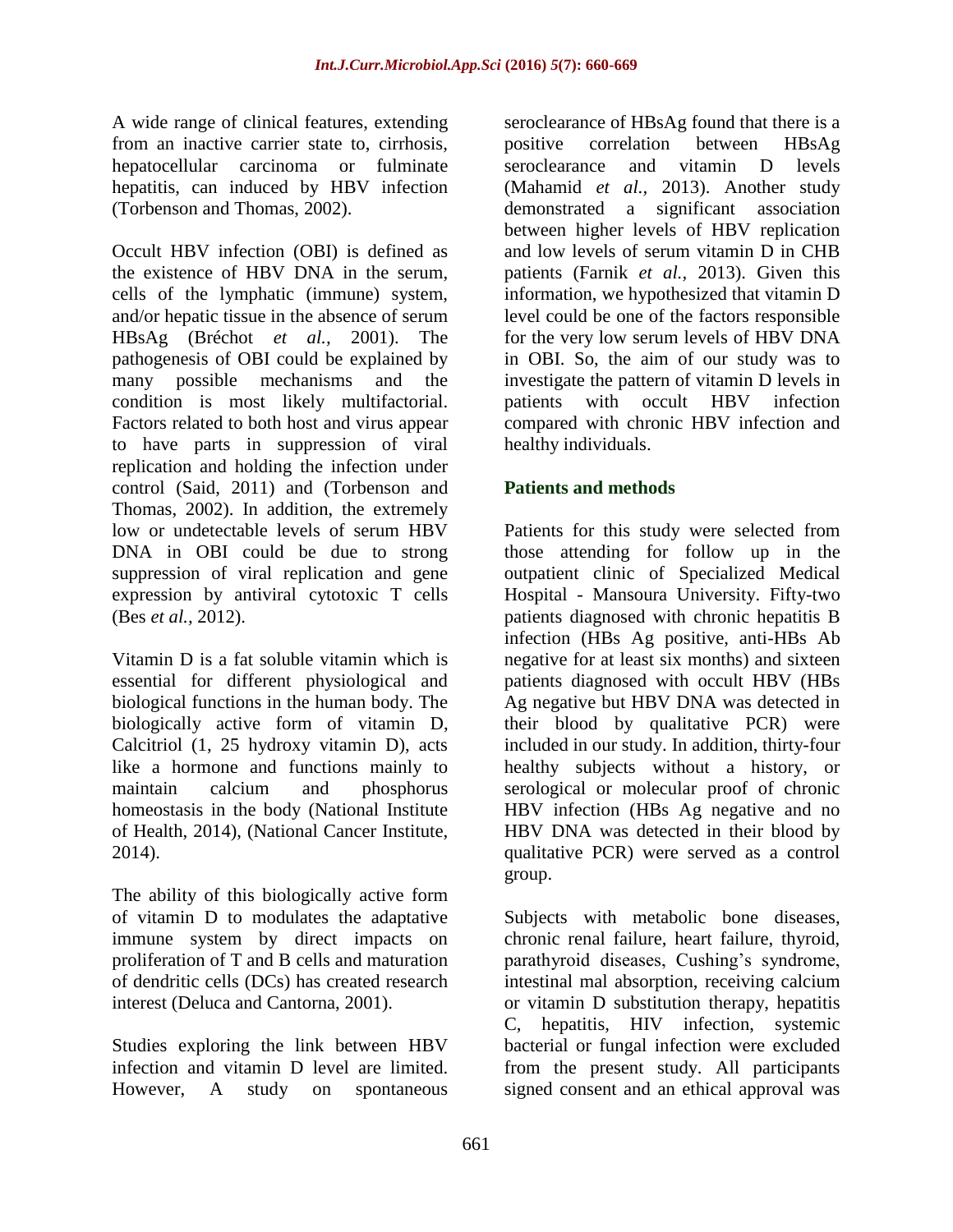granted for this study from the Local Ethical Committee of Faculty of Medicine-Mansoura University (MFM- Institutional Research Board) and the code number is R/16.05.91.

# **Sampling**

3mL venous blood sample was withdrawn and distributed into two tubes;

- One mL into EDTA vacutainer tube for DNA extraction & analysis and stored at -70 C ° till analysis

- Two mL into plain tube (for HBe Ag and vitamin D assay) allowed to clot for 15 minutes and centrifuged at 7000 rpm for 5 minutes and the serum was collected and stored at -70  $C^{\degree}$  till analysis.

# **Methods of assays**

**HBe antigen** was assayed for CHB patients (n=52) by an enzyme-linked immunosorbent assay (ELISA) using Diasorin kit (Diasorin, Italy) according to manufacturer's instructions.

**25 (OH) vitamin D** was quantified for all subjects included in this study; CHB (n=52), OBI (n=16)  $&$  control (n=34) by an enzymelinked immunosorbent assay (ELISA) using the DRG kit (DRG International Inc, USA) according to manufacturer's instructions. Serum vitamin D concentration was categorized as deficient if it was less than 10 ng/mL, insufficient if it was  $10 - 29$  ng/mL and adequate when it was 30-100 ng/ml (Holick, 2002).

**Molecular analysis for HBV**: Detection of OBI was done among 100 HBs Ag negative blood donners by conventional PCR then quantification of HBV DNA viral load was performed for both OBI (n= 16) and CHB  $(n=52)$  groups.

**HBV DNA extraction** from whole blood was done using QIAamp DNA blood Min Kit (Qiagen, USA) following manufacture's instructions.

**Amplification of HBV DNA** was performed using a 9700 thermocycler (PE, Applied Biosystems, USA) according to the method described by Naito *et al*. (2000). We used the primer pair; P1 (5'-TCA CCA TAT TCT TGG GAA CAA GA-3'(Nucleotide 2823- 2845, universal sense) and S1-2 (5'- CGA ACC ACT GAA CAA ATG GC-3'. (Nucleotide 685- 704, universal antisense) to target Pre S1 through S genes within the HBV genome. The PCR was performed in a 50µl reaction mixture volume containing 25 ul of master mix (dNTPs, Taq DNA polymerase and PCR buffer), 3 ul of primer P, 3 ul of primer S1-2, 9 ul of distilled water and 10 ul of DNA extract. The cycling conditions comprised of preheating at 95 C˚ for 10 min followed by 40 cycles of amplification at;  $94 \, \text{C}^\circ$  for  $20 \, \text{sec}$ (Denaturation), 55 C˚ for 20 sec (Annealing) and 72 C˚ for 1 min (extension) then finally one cycle at 72 C˚ for 5 min (Post extension). Positive and negative controls were run alongside the clinical samples. The amplified DNA product was analyzed by running 10 μl of amplicon on a 2% agarose gel after addition of 4 μl loading dye. To estimate the molecular weights of DNA fragments in the gel, 100 bp DNA ladder was also run in agrose gel. Examination of agarose gel was done utilizing UV transilluminator for detection of particular band. The presence of a 1063 bp fragment indicated positive result for OBI.

**Real time PCR:** was performed to quantify HBV DNA viral load in CHB (n= 52) and OBI (n= 16) groups. Quantification was done by a Taqman probe based technique using Artus QS-RGQ kit (Qiagen, Hilden, Germany) on a Step One real time PCR (Applied Biosystems, USA) following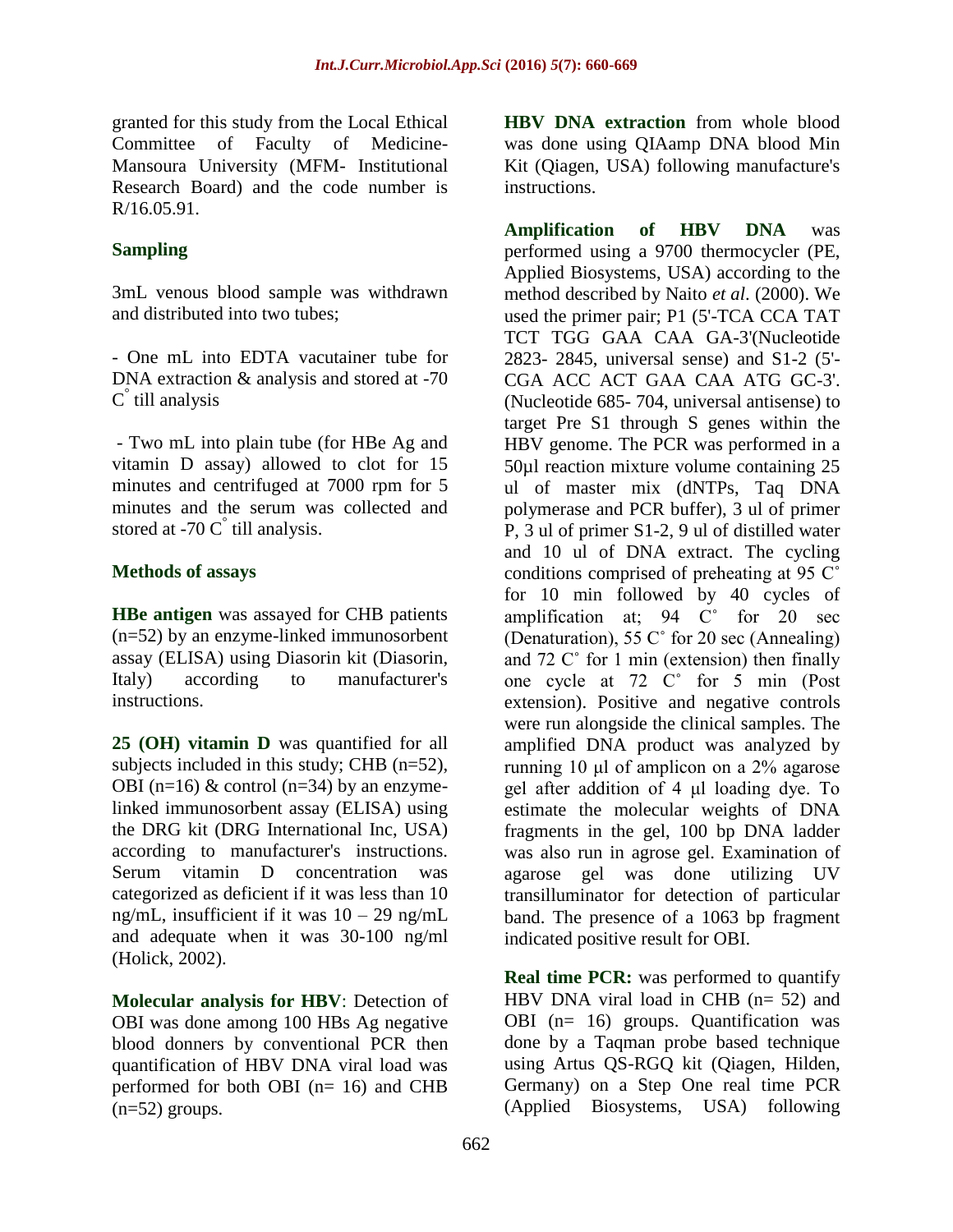manufacture's instructions. Briefly, amplification was carried out in a 50 µl reaction mixture containing: 30 µl of Artus HBV TM PCR master mix (ready to use) and 20 ul of extracted DNA. The reaction was performed under the following thermal profile: AmpliTaq activation at 95°C for 10 min, followed by 45 cycles for DNA amplification; each cycle consisted of denaturation at 95°C for 15 secs, annealing at 55°C for 30 secs and extension at 72°C for 15 secs. All the five standard provided by the Artus QS-RGQ kit were amplified and detected as previously treated samples using Step One real time PCR. Standard curves were generated using the in-built software and used to relate Ct values to the initial copy number of the unknown samples.

#### **Statistical analysis**

Data were analyzed using SPSS statistical package programme (version 16, SPSS, Chicago, IL). Normal distribution of variables was tested with the Kolmogorov-Smirnov test. The results were expressed as percentages for categorical variables, mean + SD for normally distributed variables and as median (range) in non-normal distributed variables.

For comparison between two groups, Student-t test was used for normally distributed variables and the Mann-Whitney U test was used for non normally distributed variables. Chi-Square test were used for analysis of categorical variables. Pearson correlation coefficient test was used to test a positive or negative relationship between two quantitative variables. For all statistical tests, p value of  $\leq$  0.05 was considered statistically significant.

#### **Results and Discussion**

This study was carried out on 52 patients

with chronic HBV infection (with HBs Ag positive, anti-HBs Ab negative for more than 6 months) , 16 patients with occult HBV (HBs Ag negative but with HBV DNA detected in their blood by qualitative PCR) and 34 healthy subjects (with HBs Ag negative and no HBV DNA was detected in their blood by qualitative PCR) served as a control group. All patients were selected form Specialized Medical Hospital Mansoura University. Out of 52 patients with chronic HBV infection, 46 (88.5%) cases were HBe Ag negative e and 6 (11.5%) cases were HBe Ag positive.

The average age of CHB, OBI patients and control groups were,  $43.0 \pm 3.2$  years,  $41.9 \pm 1.2$ 2.4 years & 41.71  $\pm$  2.5 respectively and there was no statistically significant difference between the groups (p=0.099). 65.4%, 62.5% &64.7% of CHB, OBI and control groups were male respectively. Gender were similar in patients and control groups ( $p= 0.978$ ).

Our study revealed that there was no statistically significant difference in serum level of 25 vitamin D between patients with occult hepatitis B and healthy control (22.4  $+10.3$  vs  $21.1 + 8.7$  ng/ml, p= 0.6), whereas serum level of 25 vitamin D in patients with chronic hepatitis B was below that of healthy control and the difference between them was statistically significant  $(11.4 + 6.7)$ ng/ml vs  $21.1 + 8.7$  ng/ml). Moreover, serum level of vitamin D was significantly higher in patients with occult HBV infection than those with chronic HBV infection (22.4  $\pm$  10.3 vs 11.4  $\pm$  6.7 ng/ml, p = 0.001). Furthermore, we detected that patients with HBe Ag negative had a significantly higher level of 25(OH)D serum level than those with HBe Ag positive  $(12.2 + 6.5 \text{ vs } 5.3 +$ 4.7 ng/ml,  $p= 0.016$ ), table (1).

As shown in figure (1), 25 (OH) vitamin D deficiency (< 10 ng/ml) was detected in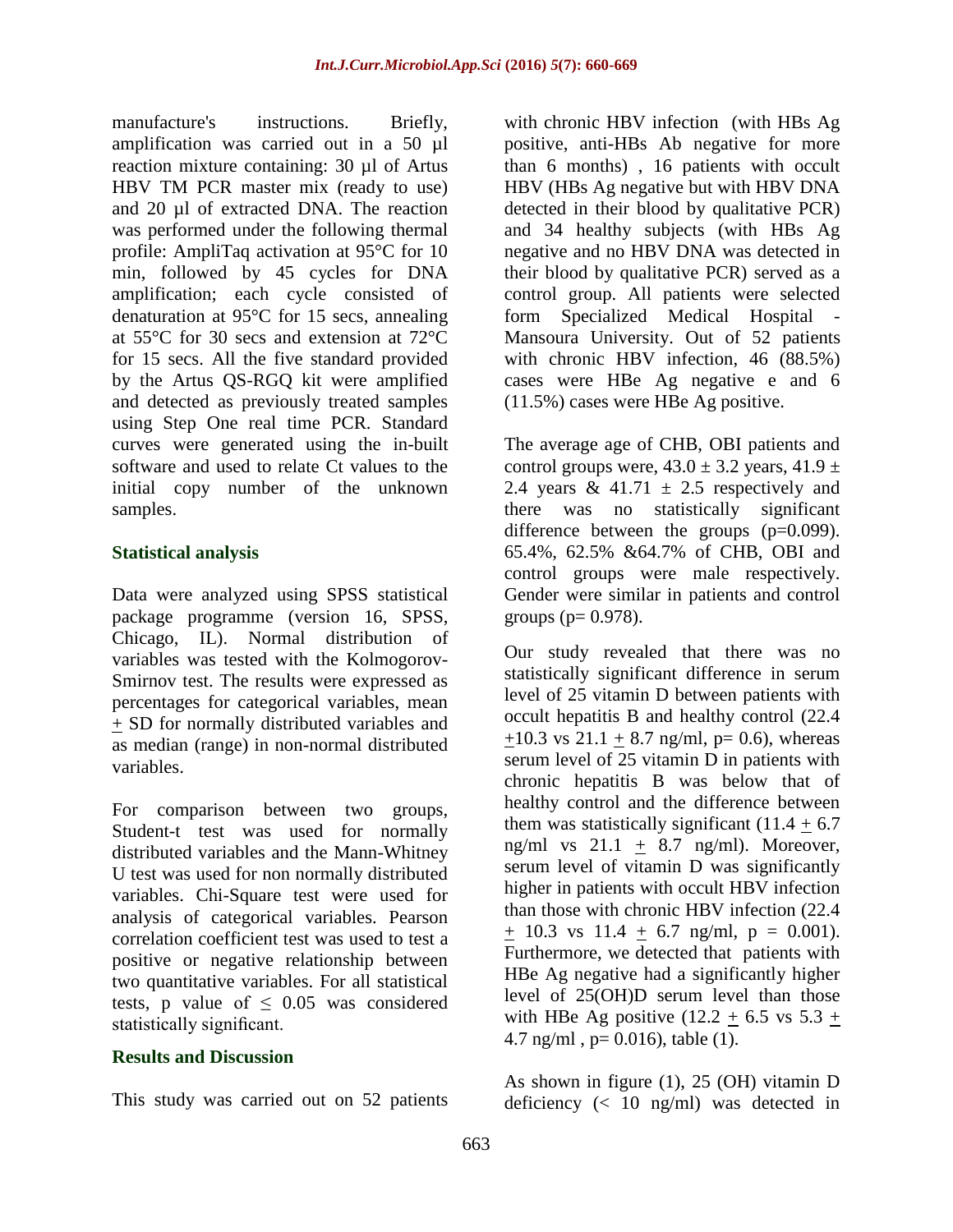12.50%, 40.40%, 83.30% , 34.80% and 5.9 % of occult HBV, chronic HBV, HBe Ag positive, HBe Ag negative and control groups respectively. This percentage of patients with vitamin D deficiency was statistically significantly less in patients with occult hepatitis B than patients with chronic hepatitis B (12.50% vs 40.40%, p= 0.04), whereas the percentage of patients with vitamin D deficiency was statistically insignificant higher in patients with occult hepatitis B when compared to healthy control (12.50% vs 5.9%, p= 0.42). In addition, presence of HBe Ag was significantly associated with severe deficiency of vitamin D ( $P = 0.02$ ).

In addition, detection of HBV-DNA viral load by real time PCR in both chronic HBV  $(n=52)$  and occult HBV  $(n=16)$  groups revealed that 27 (39.7 %) cases had undetectable levels of HBV DNA (<12 IU/mL). Of these 27 cases, 24 (35.3%) cases were HBs Ag positive but they were HBe Ag negative (inactive carrier) and the remaining 3 (4.4%) cases were occult HBV. Median level (range) of HBV-DNA load in occult HBV was  $45$  IU/ml  $(34 -110)$  which was statistically significant lower than those in chronic HBV 805.50 IU/ml (75 – 216184). Moreover, HBe Ag positive patients showed significantly higher median level (range) of HBV-DNA load in comparison to HBe Ag negative patients [148359.5 IU/ml (509 - 216184) vs 326 IU/ml (75 -19237) ] table (1).

Pearson correlation analysis among both chronic & occult HBV patients and among occult HBV patients only revealed a strong significant, inverse correlation between serum level of log 10 HBV DNA (IU/ml) viral load and serum level of 25(OH) vitamin D (ng/ml) (r= 0.77, p=0.000) & (r=  $-0.82$ ,  $p= 0.001$ ) respectively figure (2) and figure (3). To ascertain the extent to which serum level of 25(OH) vitamin D can

predict HBV DNA viral load, we performed simple linear regression analysis. We found that the regression model predicted 59% of variance (B= -0.09, SE= 0.013, 95%CI= - $0.125 - 0.07$ , P=0.000) among both chronic & occult HBV patients and predicted 66% of variance (B=  $-0.117$ , SE= 0.016, 95%CI=  $-0.149 - 0.08$ , P=0.000) among occult HBV patients only.

Occult HBV infection is a complex clinical entity reported worldwide. It is defined as the presence of HBV DNA in the liver (with or without detectable HBV DNA in the serum) in HBs Ag- negative individuals tested with the currently available serum assays (Raimondo *et al.,* 2008), (Torbenson and Thomas, 2002 ).

Several mechanisms have been suggested for the occurrence of OBI. These extend from integration of viral genome in the host chromosomes, S gene helix mutations (not detected in diagnostic tests), the window phase after acute infection, suppression of the host immunity, HCV co-infection competing with HBV and utilization of serology kits with low sensitivity and specificity to HBsAg (Akarsu *et al.,* 2011).

Also, many mechanisms related to host immune response, for example; apoptosis, cytolytic and noncytolytic T-cell responses, have been linked to modulation of HBV replication & synthesis of HBV protein and have been suggested for the pathogenesis of OBI (Samal *et al.,* 2012).

Vitamin D is a vital part of human diet having a conventional role in mineralization of bone (Kitson and Roberts, 2012). Recently, Vitamin D is found as an essential modulator of immunity and plays an emerging role in inflammatory and metabolic liver diseases, including hepatitis C virus infection (Holick, 2011).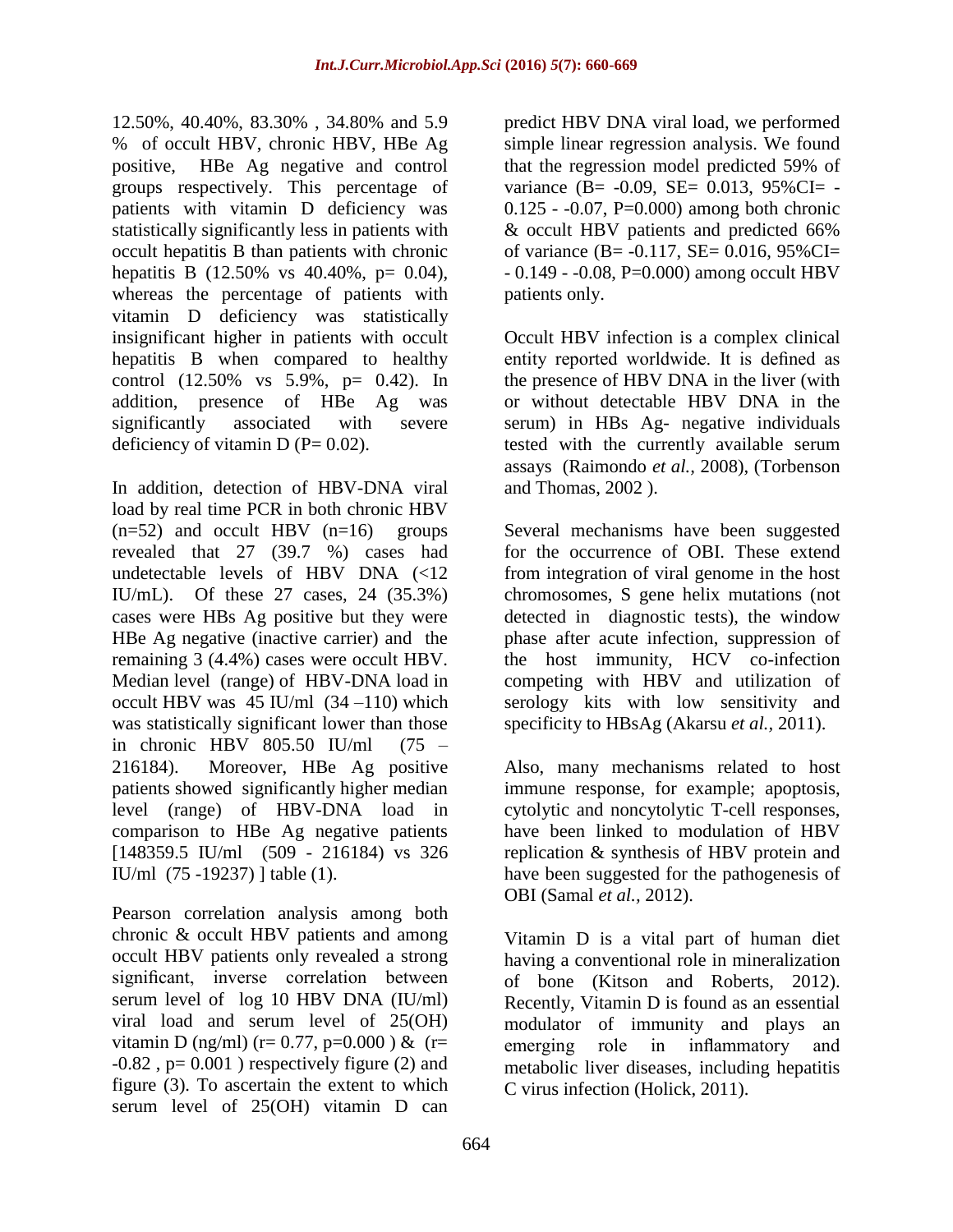The possible role of vitamin D in regulating host defense against foreign antigens and pathogens has been ascribed to the discovery that many of immune cells express vitamin D receptor (VDR) and the immune cells can produce CYP27B1 (1α-hydroxylase) enzyme and can change over 25(OH) vitamin D into 1,25(OH)2 vitamin D (Rosa *et al.,* 2011). This 1,25(OH)D3 increases the regulatory T cells and improves the release of IL-10, and reduces the IL-2 secretion

from dendritic cells (Baig, 2015). Additionally, discovery that VDR polymorphism, due to base change in the 352th codon of VDR gene, has a role in hepatitis B infection being chronic makes us assume that 25(OH)D serum level might be one of the variables responsible for the very low or undetectable serum levels of HBV DNA in OBI (Bellamy *et al.,* 1999).

| <b>Table.1</b> 25(OH) vitamin D serum level $(ng/dl)$ and HBV DNA viral load (IU/mL) |  |
|--------------------------------------------------------------------------------------|--|
| among different groups                                                               |  |

|                                          | <b>Chronic HBV</b><br>$(n=52)$ |                          |                           | Occult<br><b>HBV</b> | <b>Control</b><br>$(n=34)$ | <b>P1</b> | P <sub>2</sub> | P <sub>3</sub> | <b>P4</b> |
|------------------------------------------|--------------------------------|--------------------------|---------------------------|----------------------|----------------------------|-----------|----------------|----------------|-----------|
|                                          | HBe $Ag + ve$<br>$(n=6)$       | HBe $Ag -ve$<br>$(n=46)$ | <b>Total</b><br>$(n=52)$  | $(n=16)$             |                            |           |                |                |           |
| 25 (OH)D level<br>Mean<br>$\pm$ SD       | $5.3 + 4.7$                    | $12.2 + 6.5$             | $11.4 + 6.7$              | $22.4 + 10.3$        | $21.1 + 8.7$               | 0.001     | 0.016          | 0.000          | 0.6       |
| <b>HBV DNA load</b><br>Median<br>(range) | 148359.5<br>$(509 - 216184)$   | 326<br>$(75 - 19237)$    | 805.50<br>$(75 - 216184)$ | 45<br>$(34 - 110)$   |                            | 0.000     | 0.001          |                |           |

P1: chronic HBV vs Occult HBV, P2: HBe Ag +ve vs HBe Ag –ve, P3: chronic HBV vs Control, P4: Occult HBV vs Control



#### **Fig.1** Percentage of patients with vitamin D levels below normal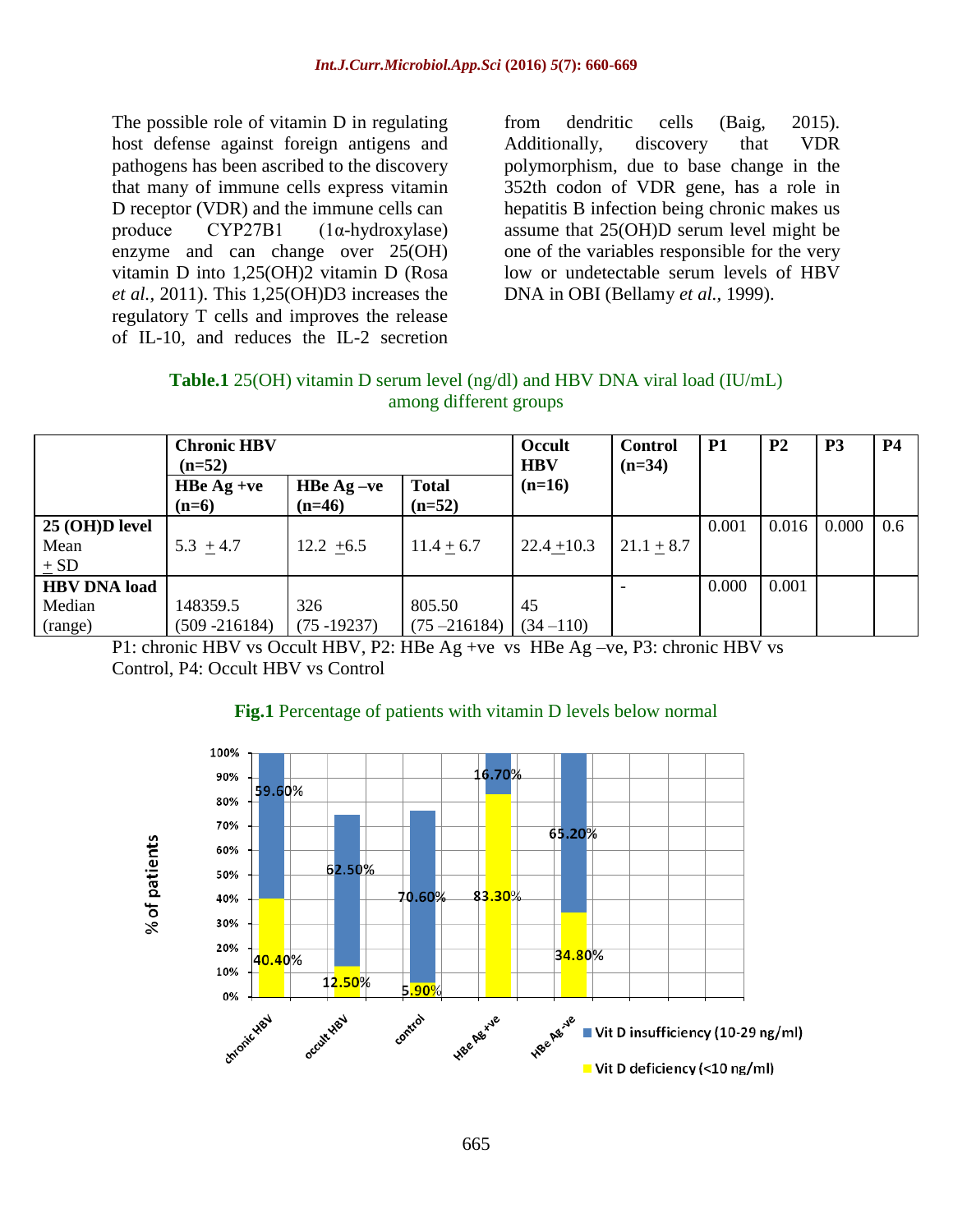



**Fig.3** Correlation between 25 (OH) vitamin D and HBV DNA (Log 10) levels in occult HBV patients



As for the best of our knowledge, this is the first research in aspect of evaluating the relationship between occult HBV infection and vitamin D in the literature.

In our study we demonstrated that 25(OH)D level was significantly higher in patients with occult HBV infection than those with chronic HBV infection  $(22.4 +10.3$  vs 11.4  $\pm$  6.7 ng/ml, p = 0.001) but it was insignificantly differ from healthy control  $(22.4 +10.3 \text{ vs } 21.1 + 8.7 \text{ ng/ml}, \text{ p} = 0.6).$ Also, we found that 25(OH)D level was significantly lower in patients with chronic HBV infection than control  $(11.4 + 6.7v_s)$ 21.1  $\pm$  8.7). This is in agreement with Demir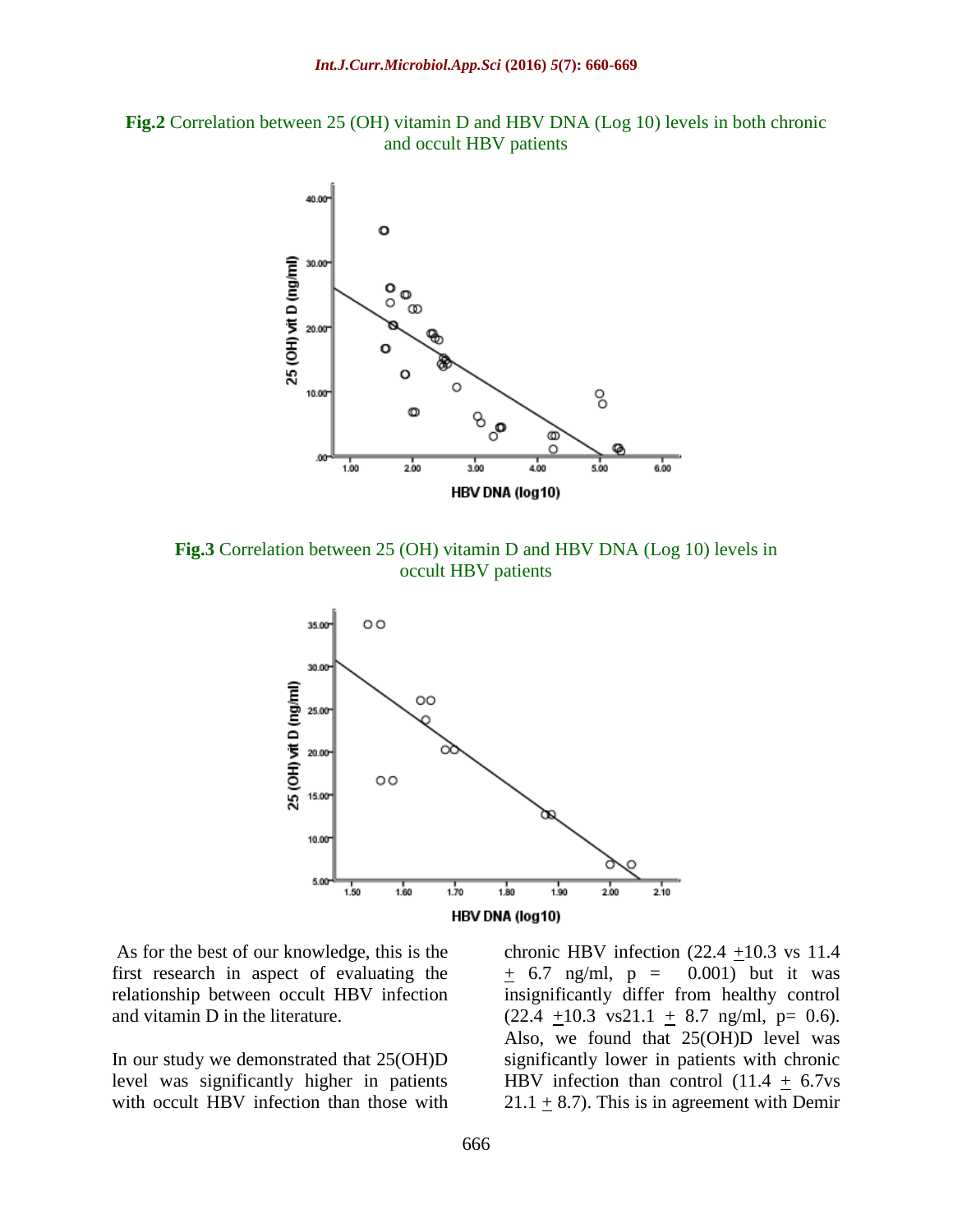*et al*. (2015) and Candvir Ulu *et al*. (2015) who found that chronic HBV patients had significantly lower levels of 25(OH)D than the control group.

Hepatitis B e antigen had proved to be a distinct marker of HBV replication (Dentico *et al.,* 1980). This is consistent with our findings that HBe Ag positive patients had a significant higher median level (range) of HBV-DNA load in comparison to HBe Ag negative patients. This is in agreement with Gupta *et al.,* (2012) who found that HBV DNA load is higher in HBe antigen-positive than in HBe antigen-negative patients.

Moreover, We detected that patients with HBe Ag negative had a significantly higher level of 25(OH)D serum contraction than those with HBe Ag positive  $(12.2 \pm 6.5 \text{ vs }$  $5.3 + 4.7$  ng/ml, p= 0.016).

Median level (range) of HBV-DNA load in occult HBV was statistically significant lower than those in chronic HBV 45 IU/ml (34 –110) vs 805.50 IU/ml (75 –216184). Thus, OBI seems to be mainly linked to a strong suppression of viral replication (Fuente *et al.,* 2011).

In spite Candevir Ulu and his colleague (2015 ) did not find a correlation between HBV DNA levels & 25(OH)D levels and they attributed this lack of correlation to low patient number and seasonal change of vitamin D levels. We detected a significant inverse correlation between serum levels of log 10 HBV DNA (IU/ml) viral load and 25(OH)D (ng/ml) among both CHB &OBI patients as well as among OBI group only.

This is similar to Farnik *et al*. (2013) who showed that 25 (OH) D levels were significantly lower in patients with HBV DNA levels (>2000 IU/ml). Also, Mohamadkhani *et al.,* (2015) showed a significant inverse relationship between

vitamin D levels and HBV replication in patients with chronic infection. Thus, it could be suggested that adequate levels of vitamin D may be one of the factors limiting HBV replication and reducing viral load in patients with OBI.

1.25 dihydroxy-vitamin D stimulate secretion of cathelicidin (LL-37) from the neutrophil granules via VDR. Cathelicidin mainly target enveloped virus and disrupt the lipid membrane of their envelope. Furthermore, it prevents viral entry into the host cell (Beard *et al.,* 2011). Recently, Mohamadkhani *et al.,* (2015) demonstrated that suppression of viral replication in patients with CHB infection may be mediated by vitamin D through increasing the expression of a unique miRNA ''miR-378''.

In conclusion, our results demonstrated that vitamin D levels among OBI is insignificantly differ from healthy control and the replication of HBV is limited in patients with adequate levels of vitamin D. So, it could be suggested that adequate levels of vitamin D may be one of the factors limiting the replication of HBV and decreasing viral load in patients with OBI.

# **Acknowledgements**

We would like to thank the patients of the Internal Medicine Department & to express our sincere gratitude to the laboratory technicians for their valuable efforts.

# **References**

- Akarsu, M., Kantar, F.U., Sayiner, A. 2011. Occult hepatitis B: Evolving challenges and new perspectives. *Hepat. Mon.,* 11: 475– 476.
- Attia, M.A. 1998. Prevalence of hepatitis B and C in Egypt and Africa. *Antivir*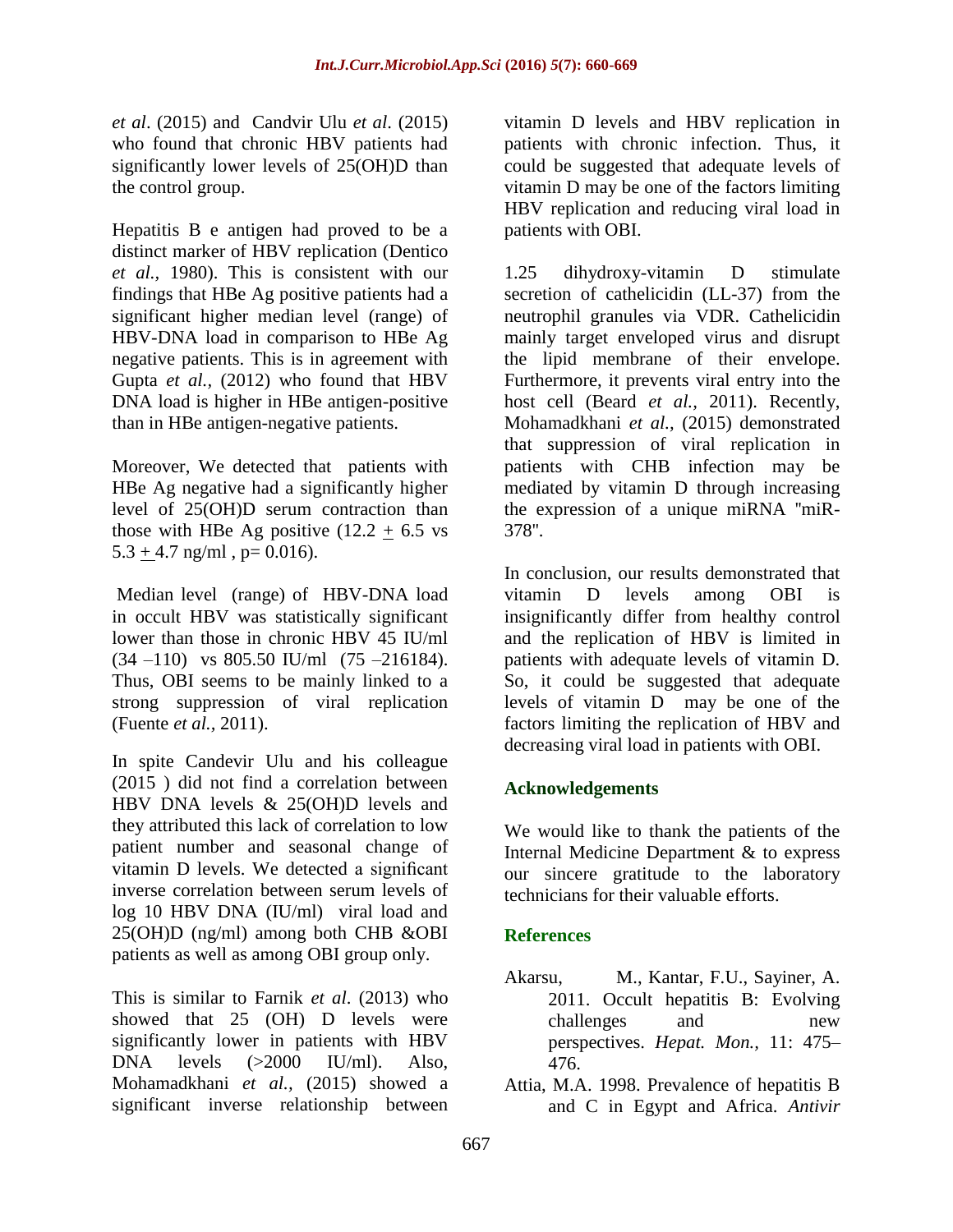*Ther.,* 3: 1–9.

- Baig, S., Mushtaq, S., Ahmed, S., Shahid, M. 2015. The Role of Vitamin D in HBV infection. *European J. Biotechnol. Biosci.,* 3(2): 35-41.
- Beard, J.A., Bearden, A., Striker, R. 2011. Vitamin D and the anti-viral state. *J. Clin. Virol.,* 50: 194-200.
- Bellamy, R., Ruwende, C., Corrah, T., McAdam, K.P., Thursz, M., Whittle, H.C., Hill, A.V. 1999. Tuberculosis and chronic hepatitis B virus infection in Africans and variation in the vitamin D receptor gene. *J. Infect. Dis.,* 179: 721-724.
- Bes, M., Vargas V., Pironetal, M. 2012. "T cell responses and viral variability in blood donation candidates with occult hepatitis B infection". *J. Hepatol.,* 56: 765–774.
- Bréchot, C., Thiers, V., Kremsdorf, D., Nalpas, B., Pol, S., Paterlini-Bréchot, P. 2001. Persistent hepatitis B virus infection in subjects without hepatitis B surface antigen: clinically signifcant or purely "occult"? *Hepatol.,* 34: 194- 203.
- Candevir Ulu, A., Kuscu, F., Seza, I. A., Komur, S., Kurtaran, B., Nazik, S., Tasova, Y., Salih, Z.H. 2015. Vitamin D Levels and Hepatitis B: Is There Any Relationship? *Viral Hepatitis J.,* 21(2): 44-47
- Deluca, H.F., and Cantorna, M.T. 2001. "Vitamin D: its role and uses in immunology". *The FASEB J.,* 15: 2579 - 2585.
- Demir, C., Demir, M. 2013. Vitamin D levels in patients with chronic hepatitis B virus infection and naturally immunized individuals. *Internal Medicine Inside.,* 1: 2.
- [Dentico, P.](http://www.ncbi.nlm.nih.gov/pubmed/?term=Dentico%20P%5BAuthor%5D&cauthor=true&cauthor_uid=7213481), [Buongiorno, R.](http://www.ncbi.nlm.nih.gov/pubmed/?term=Buongiorno%20R%5BAuthor%5D&cauthor=true&cauthor_uid=7213481), [Angarano, G.](http://www.ncbi.nlm.nih.gov/pubmed/?term=Angarano%20G%5BAuthor%5D&cauthor=true&cauthor_uid=7213481), [Monno, L.](http://www.ncbi.nlm.nih.gov/pubmed/?term=Monno%20L%5BAuthor%5D&cauthor=true&cauthor_uid=7213481), [Coppola ,S.](http://www.ncbi.nlm.nih.gov/pubmed/?term=Coppola%20S%5BAuthor%5D&cauthor=true&cauthor_uid=7213481), [Laddago, V.](http://www.ncbi.nlm.nih.gov/pubmed/?term=Laddago%20V%5BAuthor%5D&cauthor=true&cauthor_uid=7213481), [Spinelli, A.](http://www.ncbi.nlm.nih.gov/pubmed/?term=Spinelli%20A%5BAuthor%5D&cauthor=true&cauthor_uid=7213481), [Pastore, G.](http://www.ncbi.nlm.nih.gov/pubmed/?term=Pastore%20G%5BAuthor%5D&cauthor=true&cauthor_uid=7213481) 1980. Markers of viral replication (HBeAg

and DNA polymerase activity) in chronic uremia, HBsAg positive, hemodialysis patients. *[Boll.](http://www.ncbi.nlm.nih.gov/pubmed/7213481) Soc. Ital. Biol. [Sper.,](http://www.ncbi.nlm.nih.gov/pubmed/7213481)* 56(21): 2193-9.

- El-Seraq, H.B. 2011. Hepatocellular carcinoma. *N. Engl. J. Med.,* 365(12): 1118-1127.
- Farnik, H., Bojunga, J., Bergr, A., *et al*. 2013. Low vitamin D serum concentration is associated with high levels of hepatitis B virus replication in chronically infected patients. *Hepatol.,* 58(4): 1270-1276.
- Fuente, D.R.A., Gutierrez, M.L., Garcia-Samaniego, J., Fernandez-Rodriguez, C., Lledo, J.L., Castellano, G. 2011. Pathogenesis of occult chronic hepatitis B virus infection. *World J. Gastroenterol.,* 17: 1543–1548.
- Gish, R.G., and Locarnini .S. 2007. Genotyping and genomic sequencing in clinical practice. *Clin. Liver Dis.,*  11(4): 761-795.
- Gupta, E., Kumar, A., Choudhary, A., Kumar, M., Sarin, S. K. 2012: Serum hepatitis B surface antigen levels correlate with high serum HBV DNA levels in patients with chronic hepatitis B: A cross-sectional study. *Indian J. Med. Microbiol.,* 30: 150-4.
- Holick, M. 2002. Vitamin D: the under appreciated D- lightful hormone that is important for skeletal and cellular health. *Curr. Opin. Endocrinol. Diabetes.*, 9 (1): 87-98.
- Holick, M.F. 2011. Vitamin D: Evolutionary, physiological and health perspectives. *Curr. Drug Target.,* 12: 4- 18.
- Kitson, M.T., Roberts, S.K. 2012. D-livering the message: the importance of vitamin D status in chronic liver disease. *J. Hepatol.,* 57: 897-909.
- Mahamid, M., Nseir, W., AbuElhija, O., *et al*. 2013. Normal vitamin D levels are associated with spontaneous hepatitis